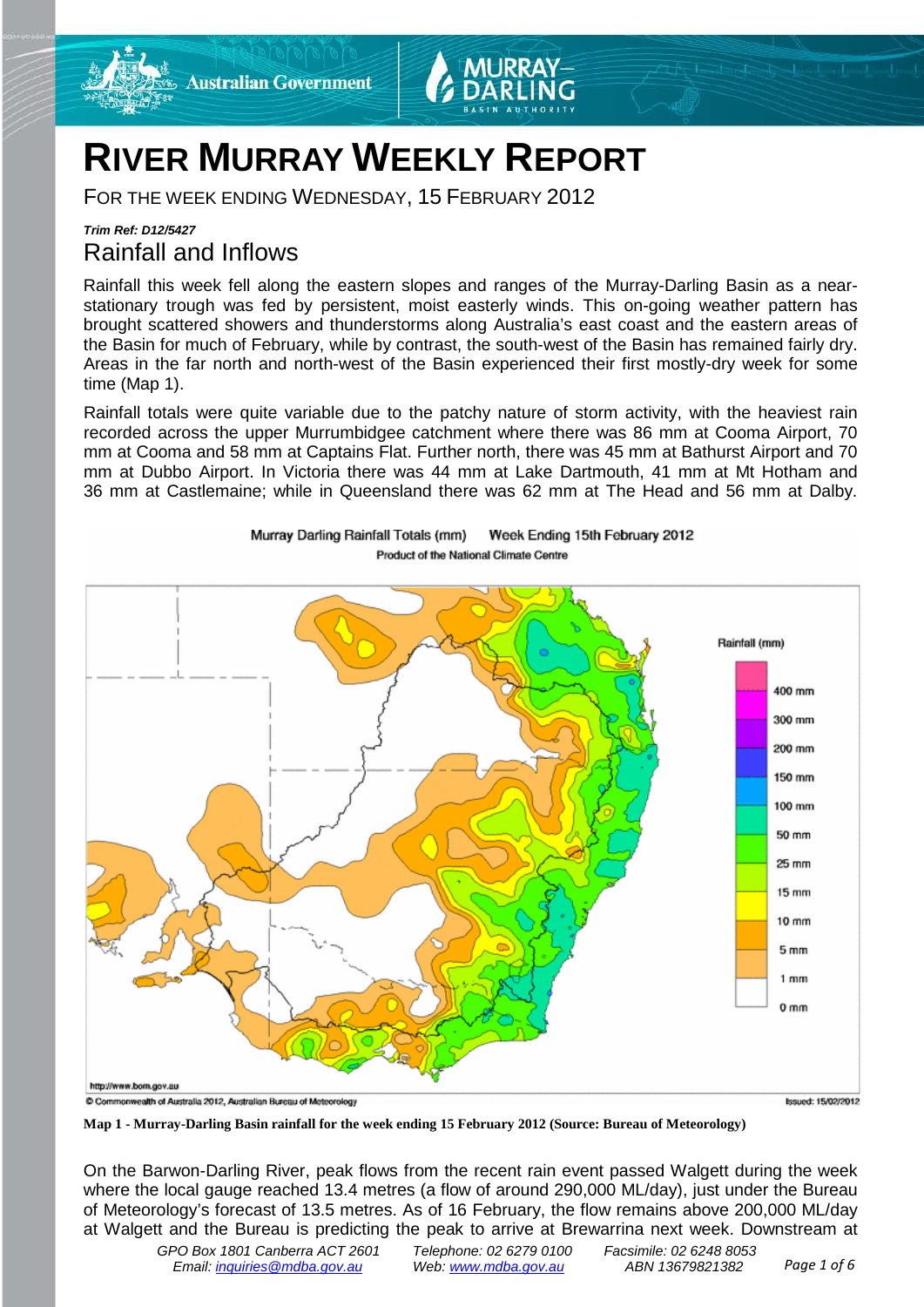

**Australian Government** 

Bourke, the Darling River is continuing to rise with flows expected to increase through to the end of the month. The combined flood waters from the Barwon and Culgoa-Balonne Rivers are expected to merge and generate a peak of close to 14 metres, with the exact height depending on the timing of peaks arriving from the two floods. For more information regarding flood warnings, see the Bureau of Meteorology website at [http://www.bom.gov.au/.](http://www.bom.gov.au/)

The current flood in the Barwon-Darling is the latest in a series of events that have taken place since late in 2009. The variation in rainfall location, duration and catchment conditions means the nature of Darling River floods differs from event to event and can be difficult to forecast. Satellite images provide a useful indication of flood variability and the images shown below reveal some of the spatial and hydrological differences between the flood of January-February 2011 and February-March 2012. An image taken during dry conditions in 2009 clearly shows the change that occurs in the Australian landscape between times of drought and flood (Figure 1).



**Figure 1 – Modis Terra 721 satellite images of south-eastern Australia showing (from left to right) the Murray-Darling Basin at the end of drought conditions during late 2009, during the flood of January-February 2011 and during the current flood. High flows from both the Barwon River and the Culgoa-Balonne River are expected to make the flood peak on the Darling River at Bourke from the latest event higher than other events in the last two years (Source: NASA).**

In the upper tributaries of the Murray system, moderate rainfall in the Mitta Mitta and upper Murray maintained flows during the week without generating any noticeable peaks, while further west, lesser rainfall over the Ovens and Kiewa catchments kept flows relatively steady. On the River Murray, the flow at Jingellic averaged around 2,500 ML/day during the past week, which is slightly less than the previous week, and on the Ovens River the flow at Wangaratta has eased from 870 to 790 ML/day.

# River Operations

MDBA active storage decreased by 160 GL during the week and is currently 6,394 GL (74% capacity).

At Dartmouth Reservoir, the storage has increased by 3 GL and is now 2,966 GL (77% capacity) and the release from Dartmouth, measured at Colemans, has increased from 200 to 250 ML/day. At Hume Reservoir, the total volume is currently 2,000 GL (67% capacity), which is a decrease of 64 GL since last week. The release from the reservoir was increased from 9,400 to 13,400 ML/day during the week in response to higher demands downstream.

At Yarrawonga Weir, the pool level has remained close to 124.72 m AHD during the week. Diversions at the irrigation offtakes have gradually increased to total about 6,700 ML/day. The release from Yarrawonga Weir has been reduced from 7,000 ML/day at the start of the week to the current release of 6,500 ML/day.

Flow into the Edward River system currently includes about 350 ML/day through the Gulpa Creek offtake and 1,210 ML/day through the Edward River offtake. Downstream at Stevens Weir, the pool is currently 4.89 m on the local gauge and the flow downstream of the weir is around 630 ML/day. The environmental pulse currently flowing through Colligen Creek increased to nearly 800 ML/d during the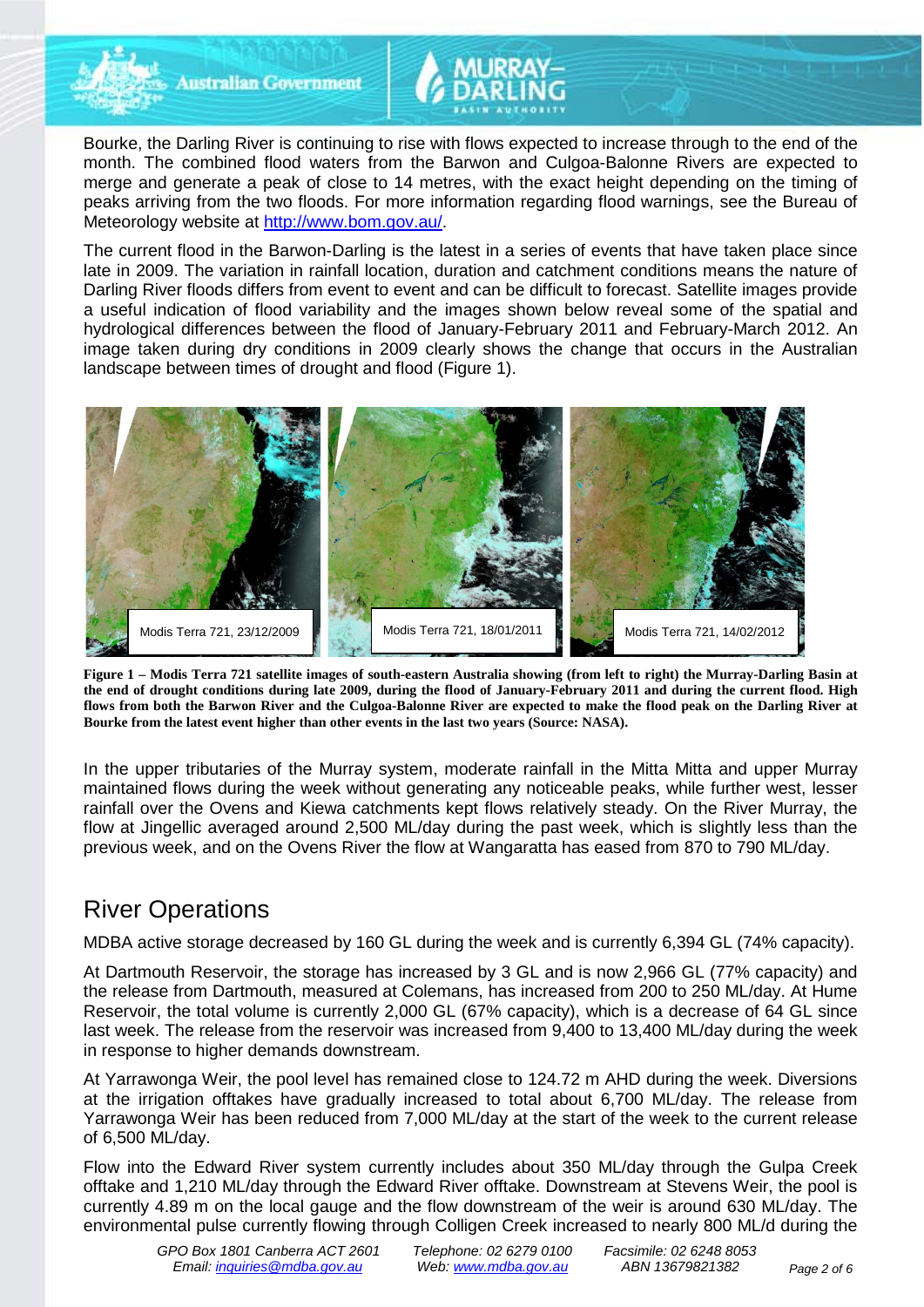

week and is now slowly receding. An extended pulse, lasting 3–4 weeks, has recently commenced in the Wakool River with flows of up to 500 ML/day by the weekend. These pulses are aimed at encouraging small bodied fish to spawn.

On the Goulburn River, the flow at McCoys Bridge is currently 1,130 ML/day and is planned to be increased to about 2,000 ML/day by late February. At Torrumbarry Weir, the flow is expected to remain above 4,000 ML/day for the next week, while diversions to the National Channel have fallen from 3,000 to 2,000 ML/day.

Further downstream, the Murrumbidgee River at Balranald peaked during the week at 3,250 ML/day and is now receding. A flow of about 2,000 ML/day is expected to continue for at least the next 3–4 weeks. At Euston Weir, the flow is rising (currently 6,950 ML/day) but is expected to start slowly decreasing by the weekend.

At Menindee Lakes, the storage volume has fallen by 58 GL since last week, as the release, measured at Weir 32, has increased. The release is expected to reach 35,000 ML/day in a few days' time. The storage volume is currently 1,580 GL (91% capacity). High inflows and outflows are expected to be sustained for many months at Menindee Lakes as a result of the recent rainfall and flooding in the northern Basin.

On the lower Darling River, the flow at Burtundy has started to rise as higher releases arrive from Menindee. The flow at Burtundy is expected to reach about 20,000 ML/day by mid-March. For further information on the flood operations at Menindee Lakes, please refer to the NSW Office of Water website (www.water.nsw.gov.au/) and for flood warnings refer to the Bureau of Meteorology (www.bom.gov.au/).

At the confluence of the Murray and Darling Rivers at Wentworth, the flow is currently 17,400 ML/day and this flow is expected to steadily increase during the next three months as flood waters move along the Lower Darling River and into the River Murray. At Lake Victoria, the storage level has been reduced to 25.7 m AHD (522 GL, 77% capacity) by reducing inflows while maintaining high outflows. The flow into South Australia is currently 22,900 ML/day after rising to 25,000 ML/day during the week. At the Lower Lakes, the five day average level rose by 3 cm to 0.65 m AHD and the target release through the barrages remains 5,500 ML/day.

#### **For media inquiries contact the Media Officer on 02 6279 0141**

DAVID DREVERMAN Executive Director, River Management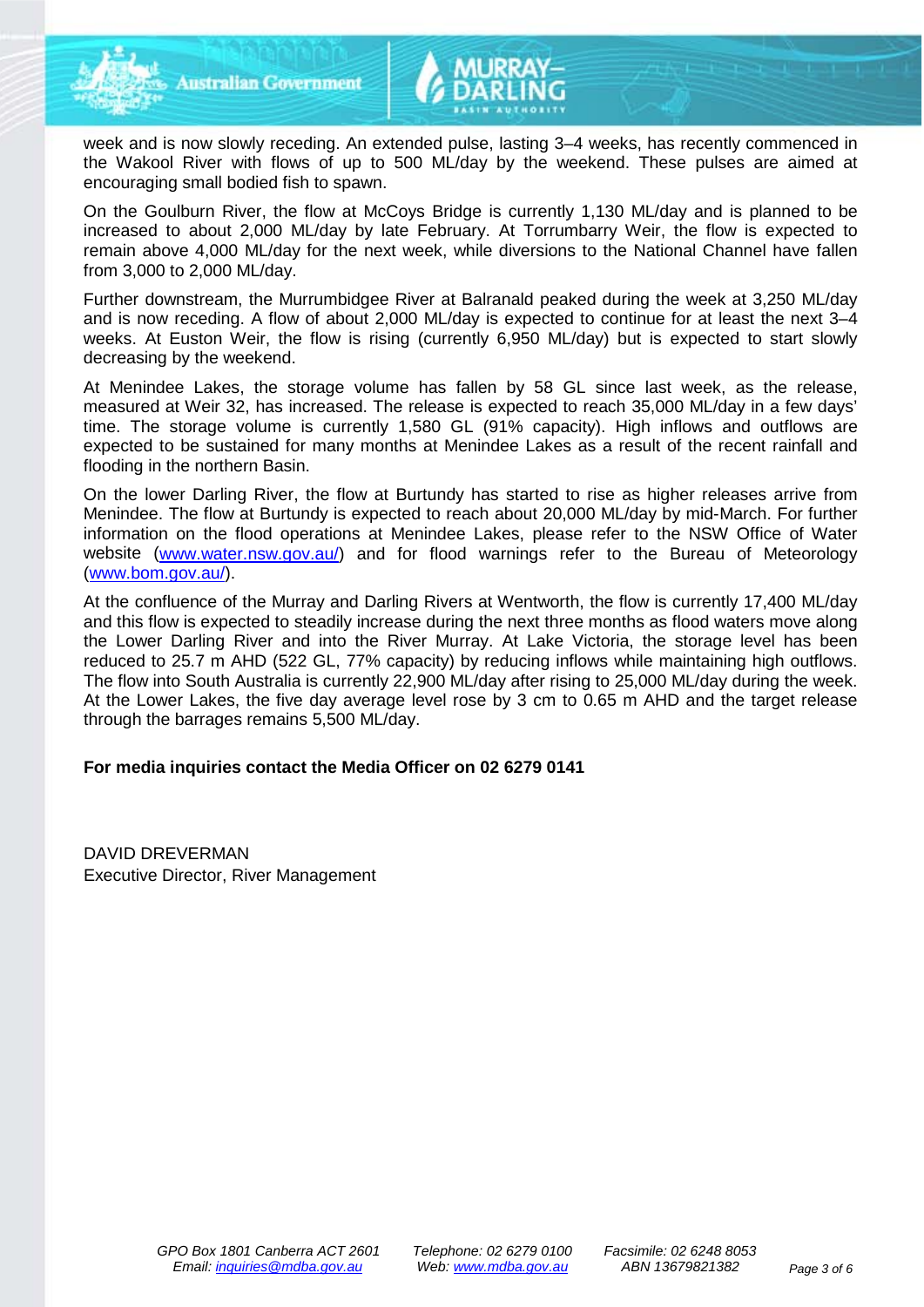





### Water in Storage Week ending Wednesday 15 Feb 2012

| <b>MDBA Storages</b>             | Full<br>Supply<br>Level | Full Supply<br>Volume | Current<br>Storage<br>Level | Current | Storage | Dead<br>Storage | Active<br>Storage | Change in<br>Total<br>Storage<br>for the<br>Week |
|----------------------------------|-------------------------|-----------------------|-----------------------------|---------|---------|-----------------|-------------------|--------------------------------------------------|
|                                  | $(m$ AHD)               | (GL)                  | $(m$ AHD)                   | (GL)    | %       | (GL)            | (GL)              | (GL)                                             |
| Dartmouth Reservoir              | 486.00                  | 3856                  | 471.33                      | 2966    | 77%     | 71              | 2895              | $+3$                                             |
| Hume Reservoir                   | 192.00                  | 3 0 0 5               | 186.40                      | 2 0 0 0 | 67%     | 23              | 1977              | $-64$                                            |
| Lake Victoria                    | 27.00                   | 677                   | 25.70                       | 522     | 77%     | 100             | 422               | $-42$                                            |
| Menindee Lakes                   |                         | 1 731*                |                             | 580     | 91%     | (480#)          | 1 100             | $-58$                                            |
| <b>Total</b>                     |                         | 9 2 6 9               |                             | 7068    | 76%     | $ -$            | 6 3 9 4           | $-160$                                           |
| <b>Total Active MDBA Storage</b> |                         |                       |                             |         |         |                 | 74% ^             |                                                  |

#### **Major State Storages**

| <b>Burrinjuck Reservoir</b> | 026     | 763  | 74% |     | 760  | $-19$           |
|-----------------------------|---------|------|-----|-----|------|-----------------|
| <b>Blowering Reservoir</b>  | 631     | 302  | 80% | 24  | 278  | n,<br>- -       |
| Eildon Reservoir            | 3 3 3 4 | 3097 | 93% | 100 | 2997 | $\sim$<br>ے ہے۔ |

\* Menindee surcharge capacity – 2050 GL \*\* All Data is rounded to nearest GL \*\*

# NSW takes control of Menindee Lakes when storage falls below 480 GL, and control reverts to MDBA when storage next reaches 640 GL ^ % of total active MDBA storage

**Snowy Mountains Scheme Snowy diversions for week ending 14 Feb 2012** 

| <b>Storage</b>         | <b>Active Storage</b><br>(GL) | Weekly Change<br>(GL) | Diversion (GL)   | This Week | From 1 May<br>2011 |
|------------------------|-------------------------------|-----------------------|------------------|-----------|--------------------|
| Lake Eucumbene - Total | 2 1 4 5                       | n/a                   | Snowy-Murray     |           | 301                |
| Snowy-Murray Component | 719                           | n/a                   | Tooma-Tumut      | $+2$      | 262                |
| <b>Target Storage</b>  | 1460                          |                       | Net Diversion    | ÷         | 39                 |
|                        |                               |                       | Murray 1 Release |           | 630                |

### **Major Diversions from Murray and Lower Darling (GL) \***

| <b>New South Wales</b>    | This Week | From 1 July<br>2011 | Victoria                        | This Week | From 1<br><b>July 2011</b> |
|---------------------------|-----------|---------------------|---------------------------------|-----------|----------------------------|
| Murray Irrig. Ltd (Net)   | 27.3      | 890                 | Yarrawonga Main Channel (net)   | 9.7       | 197                        |
| Wakool Sys Allowance      | 2.1       | 16                  | Torrumbarry System + Nyah (net) | 17.5      | 391                        |
| Western Murray Irrigation | 1.0       | 17                  | Sunraysia Pumped Districts      | 3.3       | 73                         |
| Licensed Pumps            | 4.7       | 139                 | Licensed pumps - GMW (Nyah+u/s) | 1.7       | 38                         |
| Lower Darling             | 10.6      | 163                 | Licensed pumps - LMW            | 10        | 201                        |
| <b>TOTAL</b>              | 45.7      | 1225                | TOTAL                           | 42.2      | 900                        |

\* Figures derived from estimates and monthly data. Please note that not all data may have been available at the time of creating this report. \*\* All data above is rounded to nearest 100 ML for weekly data and nearest GL for cumulative data\*\*

#### **Flow to South Australia (GL)**

| Flow to South Australia (GL)                      | Entitlement this month | $194.0*$ | $(23 600 \text{ ML/day})$ |
|---------------------------------------------------|------------------------|----------|---------------------------|
| * Flow to SA will be greater than entitlement for | Flow this week         | 165.2    |                           |
| February due to Additional Dilution Flow and      | Flow so far this month | 294.7    |                           |
| unregulated flows.                                | Flow last month        | 543.1    |                           |
| (miono<br>$C_{\mathcal{L}}$                       |                        |          |                           |

#### **Salinity (EC) (microSiemens/cm at 25o C)**

|                         | Current | Average over the last week | Average since 1 August 2011 |
|-------------------------|---------|----------------------------|-----------------------------|
| Swan Hill               | 110     | 110                        | 130                         |
| Euston                  | 160     | 150                        | 130                         |
| <b>Red Cliffs</b>       | 150     | 150                        | 130                         |
| Merbein                 | 160     | 170                        | 140                         |
| Burtundy (Darling)      | 300     | 320                        | 380                         |
| Lock 9                  | 260     | 260                        | 180                         |
| Lake Victoria           | 230     | 220                        | 200                         |
| Berri                   | 330     | 330                        | 260                         |
| Waikerie                |         |                            |                             |
| Morgan                  | 310     | 310                        | 280                         |
| Mannum                  | 340     | 390                        | 300                         |
| Murray Bridge           | 440     | 450                        | 350                         |
| Milang (Lake Alex.)     | 550     | 540                        | 510                         |
| Poltalloch (Lake Alex.) | 470     | 490                        | 340                         |
| Meningie (Lake Alb.)    | 5 0 7 0 | 5 0 4 0                    | 5 3 6 0                     |
| Goolwa Barrages         | 740     | 1 370                      | 1 300                       |

*GPO Box 1801 Canberra ACT 2601 Telephone: 02 6279 0100 Facsimile: 02 6248 8053 Email: [inquiries@mdba.gov.au](mailto:inquiries@mdba.gov.au) Web: [www.mdba.gov.au](http://www.mdba.gov.au/) ABN 13679821382 Page 4 of 6*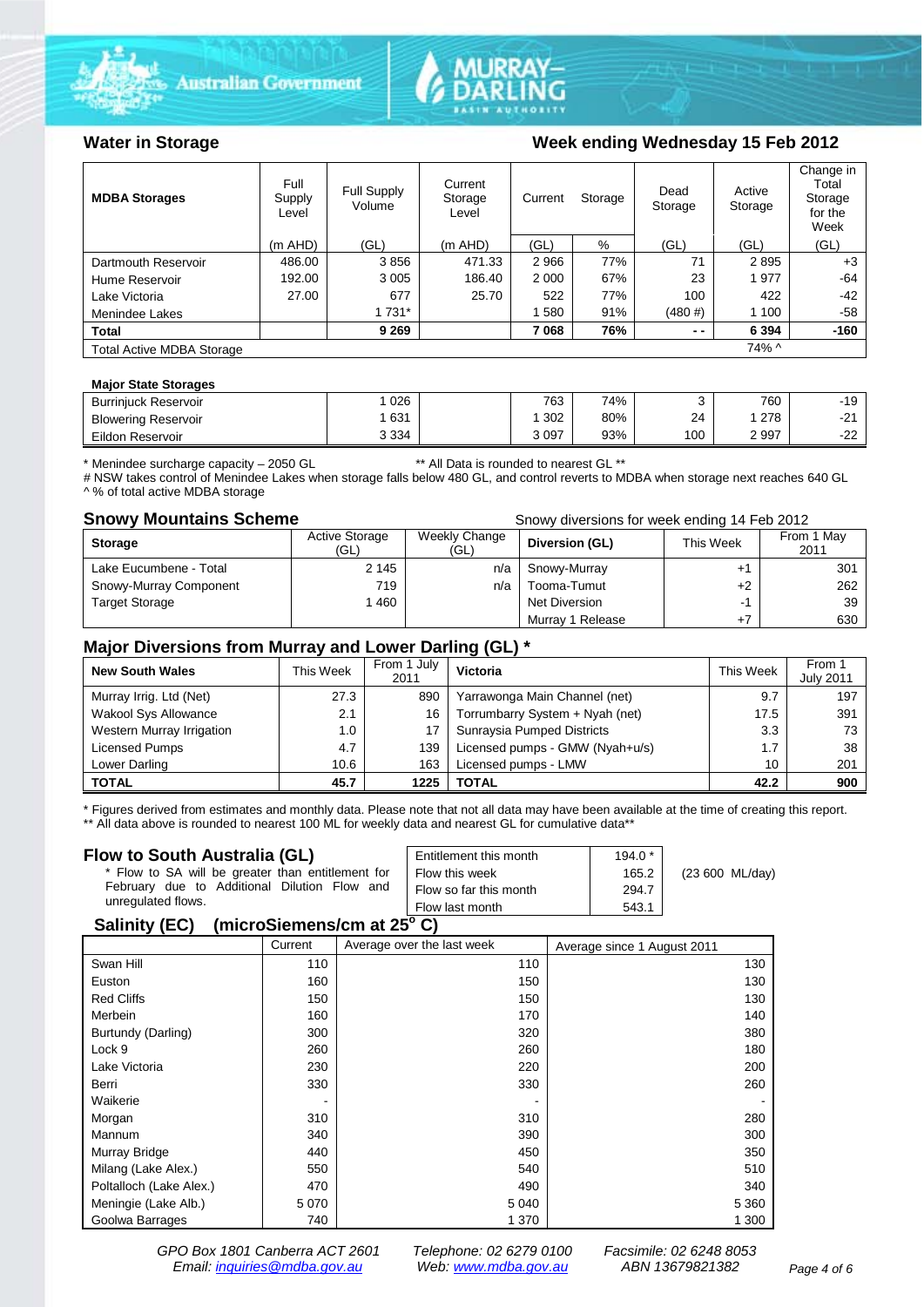



#### **River Levels and Flows Week ending Wednesday 15 Feb 2012**

|                                  | Minor Flood<br>Stage | Gauge    | Height  | Flow     | Trend | Average Flow<br>this Week | Average<br>Flow last<br>Week |
|----------------------------------|----------------------|----------|---------|----------|-------|---------------------------|------------------------------|
| <b>River Murray</b>              | (m)                  | local(m) | (m AHD) | (ML/day) |       | (ML/day)                  | (ML/day)                     |
| Khancoban                        |                      |          |         | 970      | F     | 1 370                     | 1 0 7 0                      |
| Jingellic                        | 4.0                  | 1.33     | 207.85  | 2 0 3 0  | F     | 2 5 6 0                   | 3 0 4 0                      |
| Tallandoon (Mitta Mitta River)   | 4.2                  | 1.47     | 218.36  | 640      | R.    | 630                       | 650                          |
| Heywoods                         | 5.5                  | 2.93     | 156.56  | 12 960   | F     | 12 100                    | 8 6 3 0                      |
| <b>Doctors Point</b>             | 5.5                  | 2.90     | 151.37  | 13 590   | F     | 12870                     | 9 4 4 0                      |
| Albury                           | 4.3                  | 1.85     | 149.29  |          |       |                           |                              |
| Corowa                           | 3.8                  | 2.98     | 129.00  | 13 2 30  | R     | 11 250                    | 9690                         |
| Yarrawonga Weir (d/s)            | 6.4                  | 1.18     | 116.22  | 6460     | F     | 6610                      | 8 3 9 0                      |
| Tocumwal                         | 6.4                  | 1.83     | 105.67  | 6690     | R     | 6930                      | 8510                         |
| Torrumbarry Weir (d/s)           | 7.3                  | 1.60     | 80.15   | 4700     | F     | 4810                      | 5 6 5 0                      |
| Swan Hill                        | 4.5                  | 1.00     | 63.92   | 3910     | F     | 4510                      | 4 9 3 0                      |
| <b>Wakool Junction</b>           | 8.8                  | 2.64     | 51.76   | 6480     | F     | 6640                      | 7 5 20                       |
| Euston Weir (d/s)                | 8.8                  | 1.53     | 43.37   | 6950     | R     | 6630                      | 5740                         |
| Mildura Weir (d/s)               |                      |          |         | 6 140    | F     | 6 1 9 0                   | 5 600                        |
| Wentworth Weir (d/s)             | 7.3                  | 3.75     | 28.51   | 17 440   | F     | 17 090                    | 16890                        |
| <b>Rufus Junction</b>            |                      | 5.41     | 22.34   | 21 810   | F     | 22 430                    | 15 640                       |
| Blanchetown (Lock 1 d/s)         | ۰                    | 1.52     |         | 22 160   | R     | 16 970                    | 13890                        |
|                                  |                      |          |         |          |       |                           |                              |
| <b>Tributaries</b>               |                      |          |         |          |       |                           |                              |
| Kiewa at Bandiana                | 2.7                  | 1.14     | 154.37  | 740      | F     | 820                       | 1 0 2 0                      |
| Ovens at Wangaratta              | 11.9                 | 8.02     | 145.70  | 790      | F     | 830                       | 1 1 7 0                      |
| Goulburn at McCoys Bridge        | 9.0                  | 1.63     | 93.05   | 1 1 3 0  | S     | 1 1 5 0                   | 1 300                        |
| Edward at Stevens Weir (d/s)     |                      | 0.89     | 80.66   | 630      | F     | 630                       | 760                          |
| <b>Edward at Liewah</b>          |                      | 1.79     | 57.17   | 1 1 1 0  | S     | 1 0 9 0                   | 1 3 1 0                      |
| <b>Wakool at Stoney Crossing</b> |                      | 1.57     | 55.06   | 670      | S     | 600                       | 440                          |
| Murrumbidgee at Balranald        | 5.0                  | 3.05     | 59.01   | 3010     | F     | 2790                      | 1 0 4 0                      |
| Barwon at Mungindi               |                      | 6.62     |         | 10 600   | F     | 13 660                    | 13820                        |
| Darling at Bourke                | $\blacksquare$       | 9.09     |         | 27 700   | R     | 25 450                    | 22 040                       |
| Darling at Burtundy Rocks        |                      | 6.20     |         | 14 100   | R     | 13770                     | 13 9 20                      |

Natural Inflow to Hume 3 660 7 370

(i.e. Pre Dartmouth & Snowy Mountains scheme)

**Weirs and Locks** Pool levels above or below Full Supply Level (FSL)

| <b>Murray</b>      | FSL (m AHD) | u/s     | d/s                      |                       | FSL (m AHD) | u/s     | d/s     |
|--------------------|-------------|---------|--------------------------|-----------------------|-------------|---------|---------|
| Yarrawonga         | 124.90      | $-0.18$ | $\overline{\phantom{0}}$ | No. 7 Rufus River     | 22.10       | $+0.25$ | $+3.01$ |
| No. 26 Torrumbarry | 86.05       | $+0.00$ | $\blacksquare$           | No. 6 Murtho          | 19.25       | $-0.01$ | $+1.35$ |
| No. 15 Euston      | 47.60       | $-0.01$ | $\blacksquare$           | No. 5 Renmark         | 16.30       | $-0.06$ | $+1.13$ |
| No. 11 Mildura     | 34.40       | $-0.03$ | $+0.08$                  | No. 4 Bookpurnong     | 13.20       | $+0.03$ | $+2.16$ |
| No. 10 Wentworth   | 30.80       | $-0.01$ | $+1.11$                  | No. 3 Overland Corner | 9.80        | $-0.04$ | $+1.48$ |
| No. 9 Kulnine      | 27.40       | $-0.05$ | $+0.62$                  | No. 2 Waikerie        | 6.10        | $+0.07$ | $+1.47$ |
| No. 8 Wangumma     | 24.60       | $+0.05$ | $+1.13$                  | No. 1 Blanchetown     | 3.20        | $-0.03$ | $+0.77$ |

#### **Lower Lakes FSL = 0.75 m AHD**

Lake Alexandrina average level for the past 5 days (m AHD) 0.65

| <b>Barrages</b><br><b>Fishways at Barrages</b> |              |               |          |                          |               |
|------------------------------------------------|--------------|---------------|----------|--------------------------|---------------|
|                                                | Openings     | Level (m AHD) | No. Open | Rock Ramp                | Vertical Slot |
| Goolwa                                         | 128 openings | 0.69          |          | $\overline{\phantom{0}}$ | Open          |
| Mundoo                                         | 26 openings  | 0.63          |          | -                        |               |
| <b>Boundary Creek</b>                          | 6 openings   |               |          | -                        |               |
| Ewe Island                                     | 111 gates    |               |          |                          |               |
| Tauwitchere                                    | 322 gates    | 0.68          | 13       | Open                     | Open          |

AHD = Level relative to Australian Height Datum, i.e. height above sea level